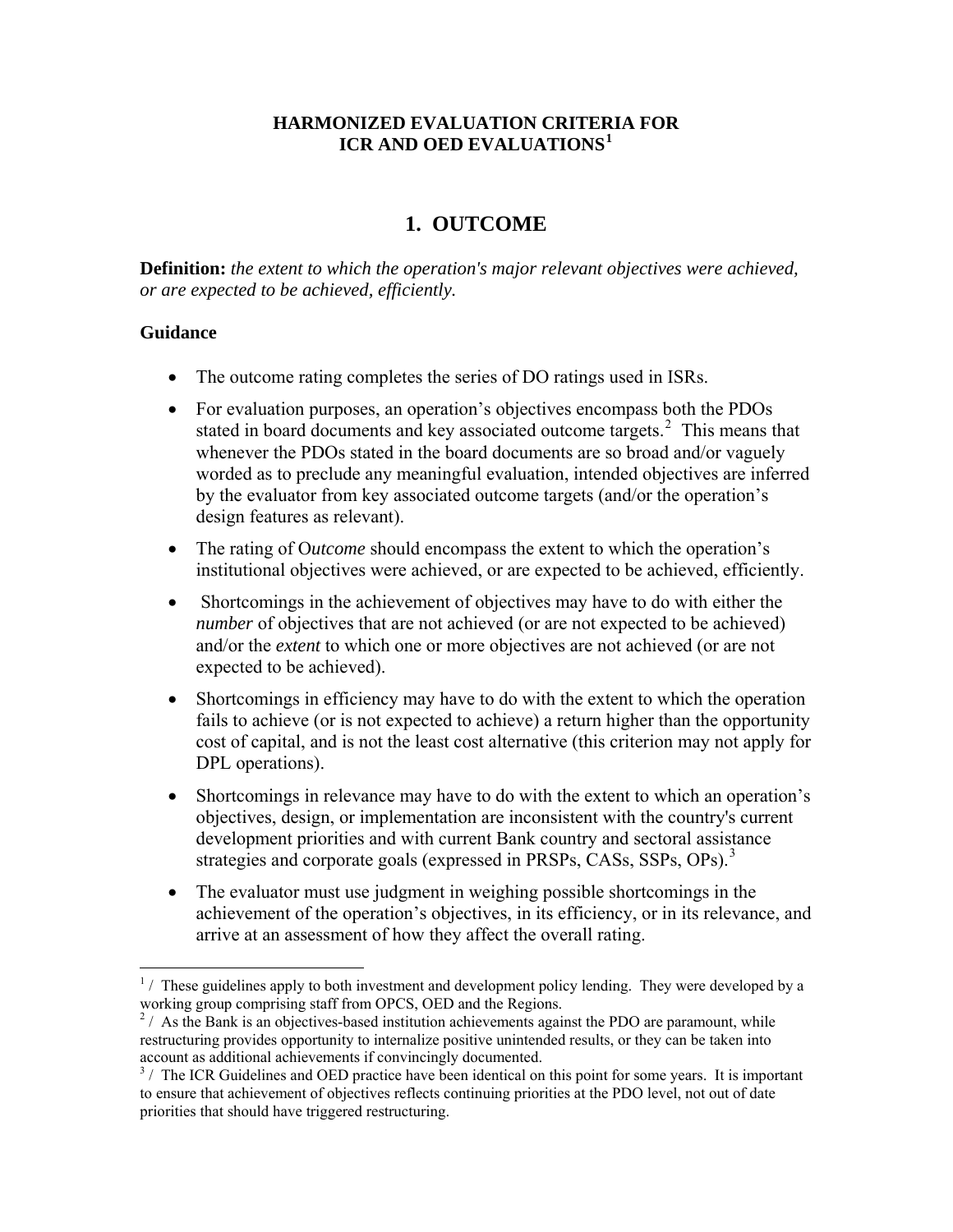| There were <b>no</b> shortcomings in the operation's<br>achievement of its objectives, in its efficiency, or in<br>its relevance.       |
|-----------------------------------------------------------------------------------------------------------------------------------------|
| There were <b>minor</b> shortcomings in the operation's<br>achievement of its objectives, in its efficiency, or in<br>its relevance.    |
| There were <b>moderate</b> shortcomings in the<br>operation's achievement of its objectives, in its<br>efficiency, or in its relevance. |
| There were significant shortcomings in the<br>operation's achievement of its objectives, in its<br>efficiency, or in its relevance.     |
| There were <b>major</b> shortcomings in the operation's<br>achievement of its objectives, in its efficiency, or in<br>its relevance.    |
| There were <b>severe</b> shortcomings in the operation's<br>achievement of its objectives, in its efficiency, or in<br>its relevance.   |
|                                                                                                                                         |

In the rare instances where lack of sufficient information, or other circumstances, make it impossible to assign one of the above ratings, "*Not-rated*" should be recorded.

### **2. RISK TO DEVELOPMENT OUTCOME**

**Definition:** *the risk, at the time of evaluation, that development outcomes (or expected outcomes) will not be maintained (or realized)* 

#### **Guidance**

The *Risk to Development Outcome* rating has two dimensions:

- (i) the likelihood that some changes may occur that are detrimental to the ultimate achievement of the operation's development outcome; and
- (ii) the impact on the operation's development outcomes of some or all of these changes materializing.

<span id="page-1-0"></span> 4 / In the guidance for these evaluation criteria links will be provided to ICRs and OED evaluations to demonstrate examples of the application of the ratings' definitions to real cases.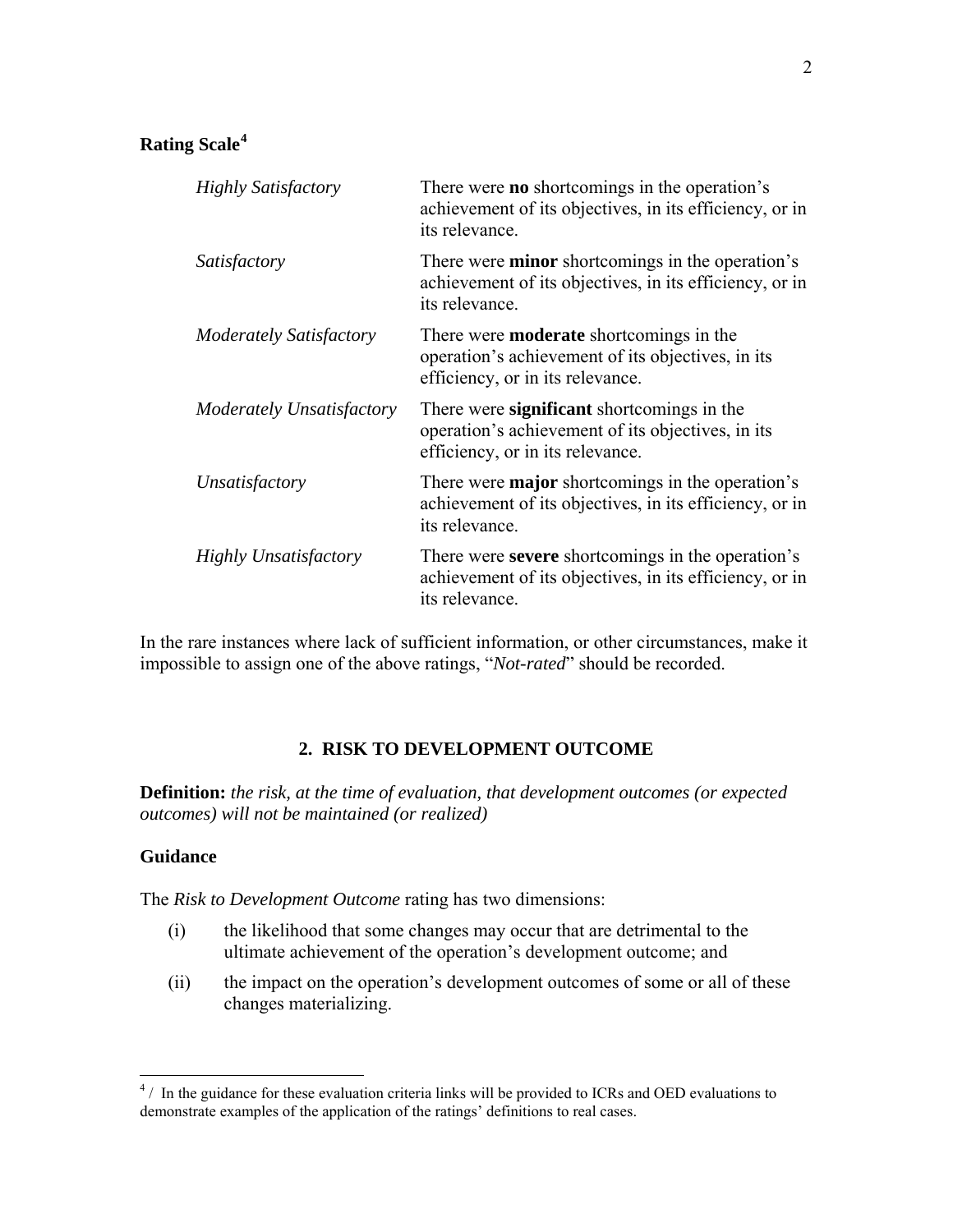Some risks are internal or specific to an operation. They are primarily related to the suitability of the operation's design to its operating environment.

Other risks arise from factors outside the operation, be they country level such as price changes or global such as technological advances. The impact on outcomes of a change in the operating environment depends on the severity and nature of the change as well as the adaptability (or lack there of) of the operation's design to withstand that change.

The rating helps to identify operations that require close attention in managing risks that may affect the long-term flow of net benefits. Rating the *Risk to Development Outcome* requires an assessment of the uncertainties faced by an operation over its expected remaining useful life and whether adequate arrangements are in place to help avoid or mitigate the impact of those uncertainties. The impact will increase if the design or implementation of the operation is not well aligned with the operating environment, or mitigation measures are inappropriate to deal with foreseeable risks.

Whereas the *Outcome* rating reflects the evaluator's best estimate of the expected overall development outcome, the *Risk to Development Outcome* rating reflects the evaluator's judgment of the uncertainties faced by the operation's development outcomes over its expected remaining useful life, taking account of any risk mitigation measures already in place at the time of evaluation.[5](#page-2-0) *Risk to Development Outcome* says nothing about the absolute level of the expected net benefits. So, for example, an operation can have a high expected rate of return and a satisfactory outcome but the R*isk to Development Outcome* may be high in its particular operating environment.

#### **Criteria**

 $\overline{a}$ 

The overall *Risk to Development Outcome* is rated by assessing both the probability and likely impact of various threats to outcomes, taking into account how these have been mitigated in the operation's design or by actions taken during its initial implementation. The evaluator should take account of the operational, sector, and country context in weighing (in each case) the relative importance of these individual criteria of risk as it may affect planned outcomes.

- Technical (e.g. where innovative technology and systems are involved);
- Financial (incl. the robustness of financial flows and financial viability);
- Economic (both at country and global level);
- Social (e.g. in terms of the strength of stakeholder support and/or mitigation of any negative social impacts);
- Political (e.g. volatility of political situation);

<span id="page-2-0"></span><sup>5</sup> In statistical terms, *Outcome* would be analogous to the "expected value/mean" whereas *Risk to Development Outcome* would be analogous to the "dispersion/standard deviation". Of course, in considering risk we are interested only in the downside risk – that is the possibility that the positive development outcomes, even for unsatisfactory projects, will be reduced. This is akin to a one-tailed test, which is the statistical basis for much hypothesis testing in the research literature. In that sense, the analogy is to a test that the benefits will be less than expected.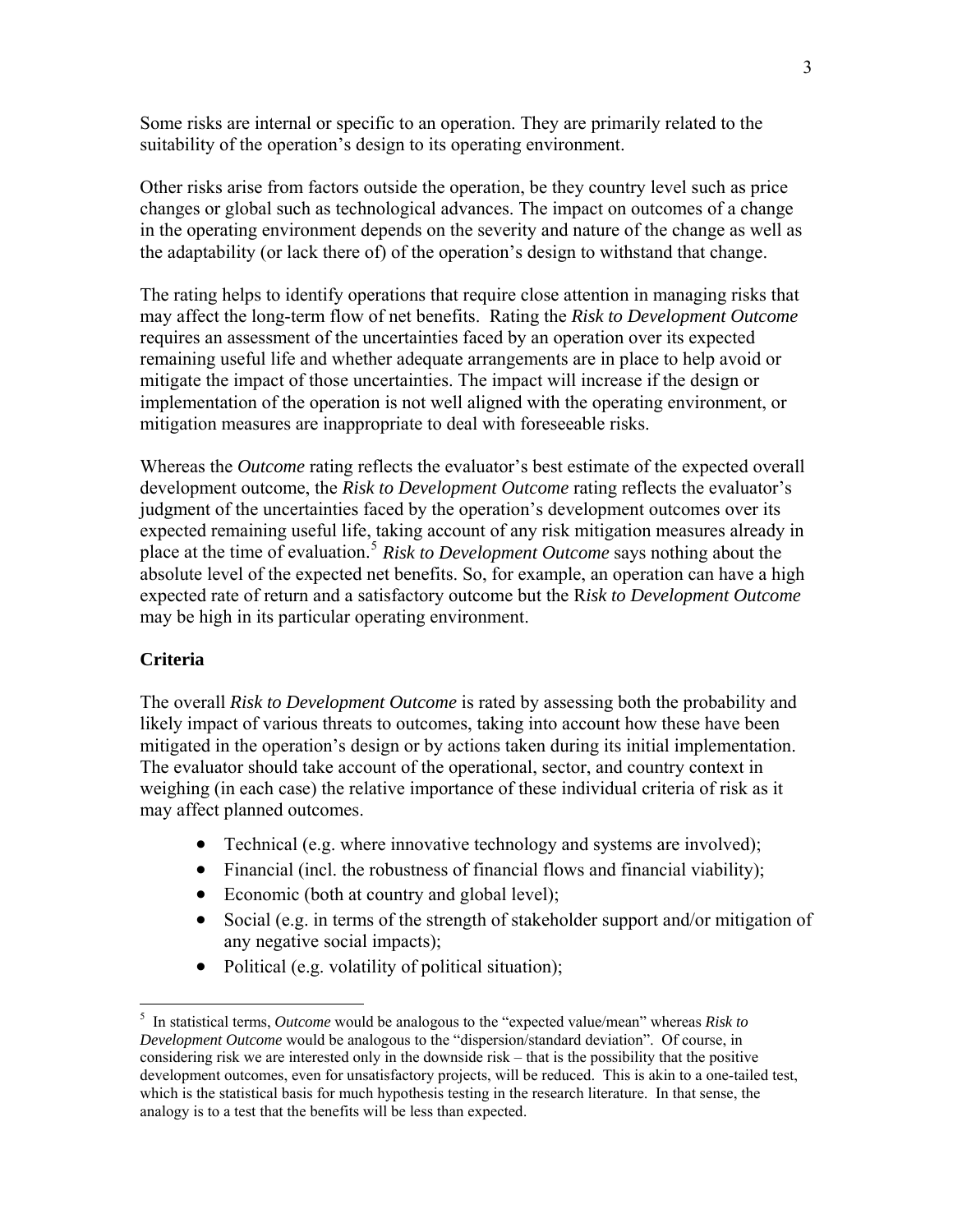- Environmental (incl. both positive and negative impacts);
- Government ownership/commitment (e.g. continuation of supportive policies and any budgetary provisions);
- Other stakeholder ownership (e.g. from private sector/civil society);
- Institutional support (e.g. from project entities; and/or related to legal/legislative framework);
- Governance; and
- Natural disasters exposure

Taking into account the above, the overall *Risk to Development Outcome* ─ *the risk at the time of evaluation that development outcomes (or expected outcomes) will not be maintained (or realized)* — should be rated using the following four-point scale:

- (i) *Negligible to Low*
- *(ii) Moderate*
- *(iii) Significant*
- *(iv) High*

Whenever the lack of sufficient information, or other circumstances, makes it impossible to assign one of the above ratings, "*Non-evaluable*" should be recorded.

### **3. BANK PERFORMANCE**

**Definition:** *the extent to which services provided by the Bank ensured quality at entry of the operation and supported effective implementation through appropriate supervision (including ensuring adequate transition arrangements for regular operation of supported activities after loan/credit closing), towards the achievement of development outcomes.*

#### **Dimensions**

*Bank Performance* is rated by assessing two dimensions, viz., (i) Bank performance in ensuring quality at entry; and (ii) quality of Bank supervision. Quality at Entry refers to the extent to which the Bank identified, facilitated preparation of, and appraised the operation such that it was most likely to achieve planned development outcomes and was consistent with the Bank's fiduciary role. Quality of supervision refers to the extent to which the Bank proactively identified and resolved threats to the achievement of relevant development outcomes and the Bank's fiduciary role.

The lists of assessment criteria below are taken from QAG's criteria for QEA7 and QSA6, which may be seen in full here.**[Insert links]**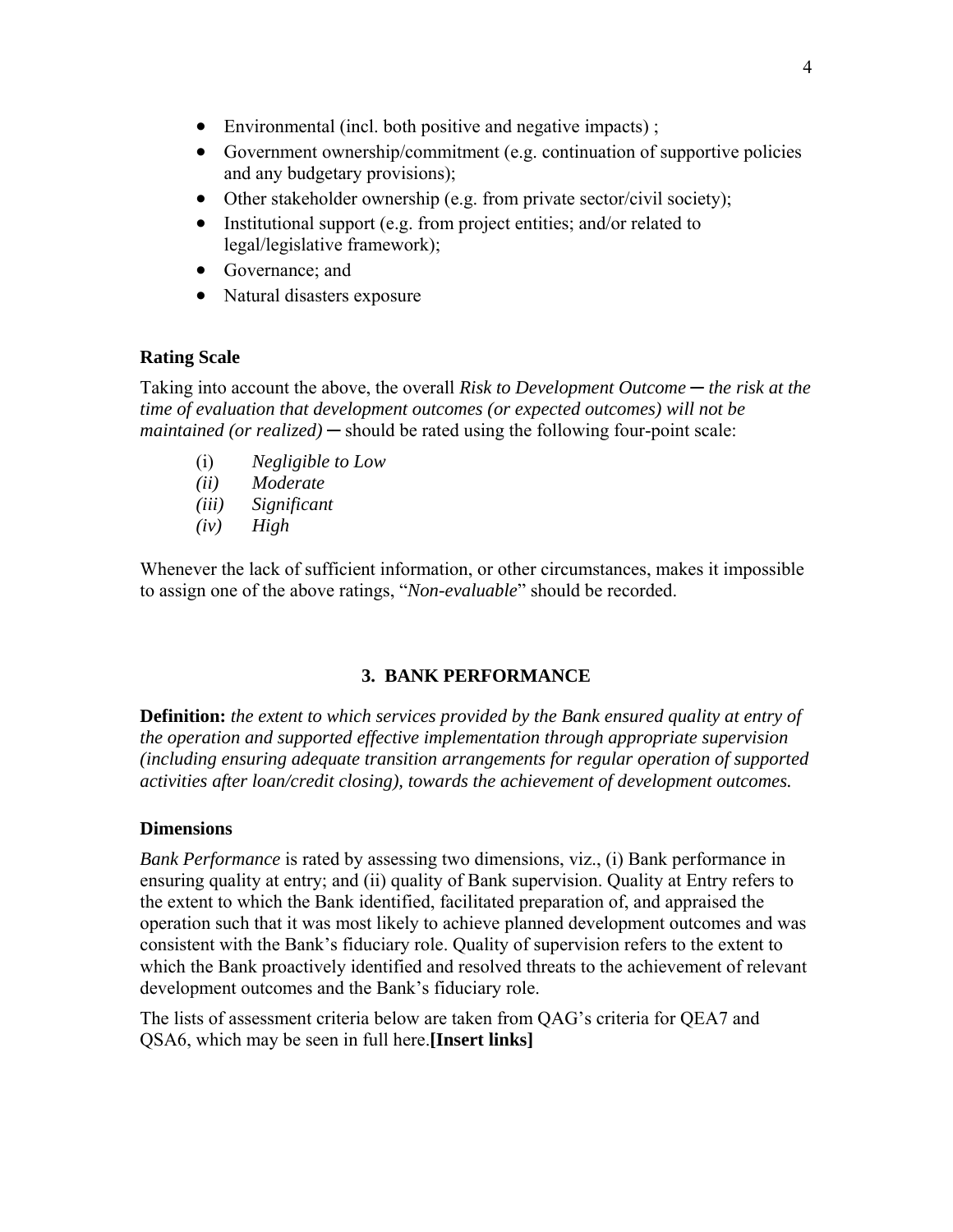# **(1) Ensuring Quality at Entry**

### **Criteria**

Bank performance is rated against the following criteria, as applicable to a particular operation. The evaluator should take account of the operational, sector, and country context in weighing the relative importance of each criterion of quality at entry as it affected outcomes.

- Strategic Relevance and Approach
- Technical, Financial and Economic Aspects (for IL operations)
- Structural, Financial and Macro-economic Aspects (for DPL operations)
- Poverty, Gender and Social Development Aspects
- Environmental Aspects
- Fiduciary Aspects
- Policy and Institutional Aspects
- Implementation Arrangements
- Monitoring and Evaluation Arrangements
- Risk Assessment
- Bank Inputs and Processes

### **Rating Scale**

With respect to the relevant criteria that would enhance development outcomes and the Bank's fiduciary role, rate Bank performance in ensuring Quality at Entry using the following scale:

| <b>Highly Satisfactory</b>     | There were <b>no</b> shortcomings in identification,<br>preparation, or appraisal.      |
|--------------------------------|-----------------------------------------------------------------------------------------|
| Satisfactory                   | There were <b>minor</b> shortcomings in identification,<br>preparation, or appraisal    |
| <b>Moderately Satisfactory</b> | There were <b>moderate</b> shortcomings in<br>identification, preparation, or appraisal |
| Moderately Unsatisfactory      | There were significant shortcomings in<br>identification, preparation, or appraisal     |
| Unsatisfactory                 | There were <b>major</b> shortcomings in identification,<br>preparation, or appraisal    |
| <b>Highly Unsatisfactory</b>   | There were severe shortcomings in identification,<br>preparation, or appraisal          |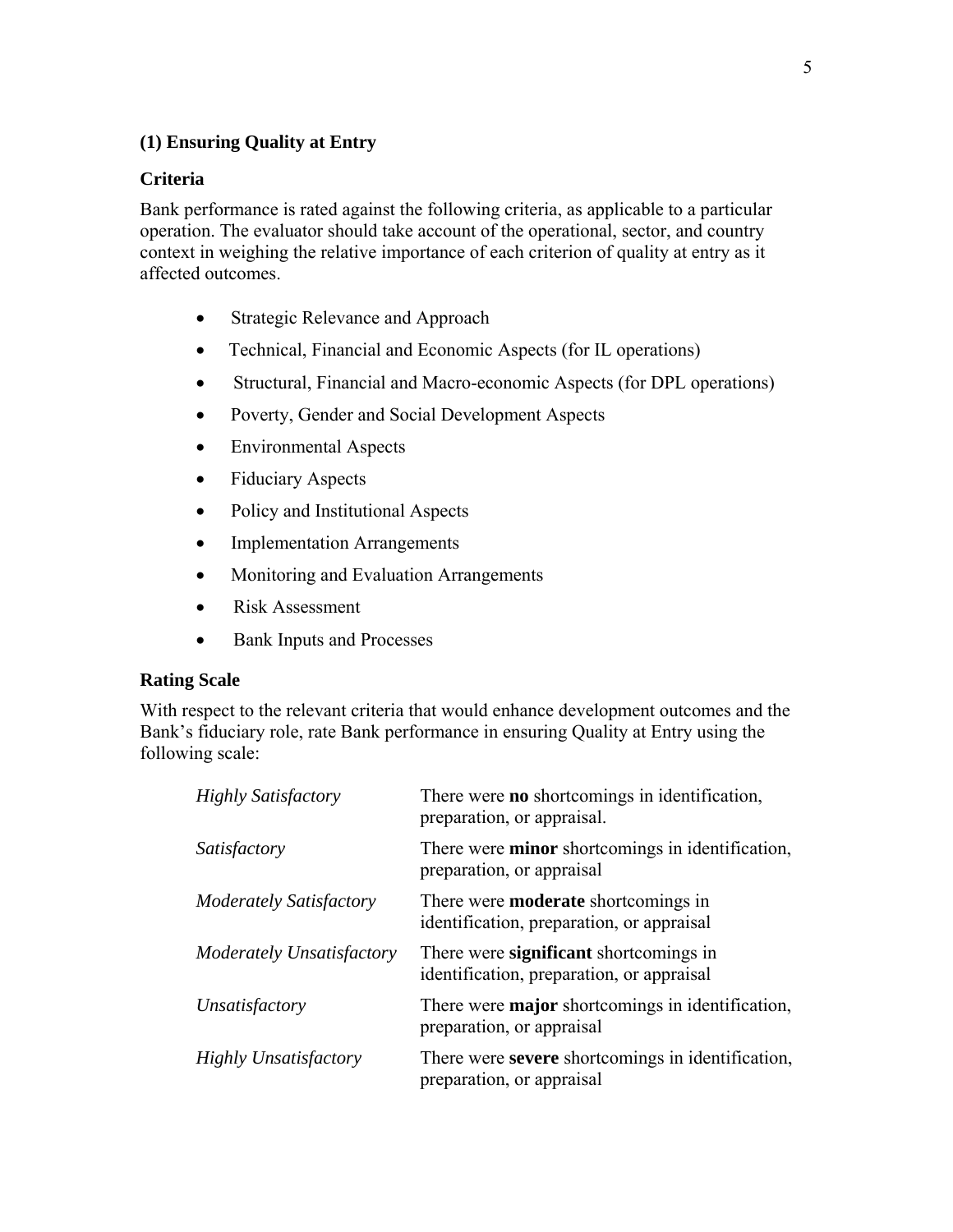# **(2) Quality of Supervision**

#### **Criteria**

Bank performance is rated against the following criteria, as applicable to a particular operation. The evaluator should take account of the operational, sector, and country context in weighing the relative importance of each criterion of quality of supervision as it affected outcomes.

- Focus on Development Impact
- Supervision of Fiduciary and Safeguard Aspects (when applicable)
- Adequacy of Supervision Inputs and Processes
- Candor and Quality of Performance Reporting
- Role in Ensuring Adequate Transition Arrangements (for regular operation of supported activities after Loan/Credit closing)

#### *Rating Scale*

With respect to relevant criteria that would enhance development outcomes and the Bank's fiduciary role, rate Quality of Supervision using the following scale:

| <b>Highly Satisfactory</b>   | There were <b>no</b> shortcomings in the proactive<br>identification of opportunities and resolution of<br>threats.       |
|------------------------------|---------------------------------------------------------------------------------------------------------------------------|
| Satisfactory                 | There were <b>minor</b> shortcomings in the proactive<br>identification of opportunities and resolution of<br>threats.    |
| Moderately Satisfactory      | There were <b>moderate</b> shortcomings in the proactive<br>identification of opportunities and resolution of<br>threats. |
| Moderately Unsatisfactory    | There were significant shortcomings in the<br>proactive identification of opportunities and<br>resolution of threats.     |
| Unsatisfactory               | There were <b>major</b> shortcomings in the proactive<br>identification of opportunities and resolution of<br>threats.    |
| <b>Highly Unsatisfactory</b> | There were severe shortcomings in the proactive<br>identification of opportunities and resolution of<br>threats.          |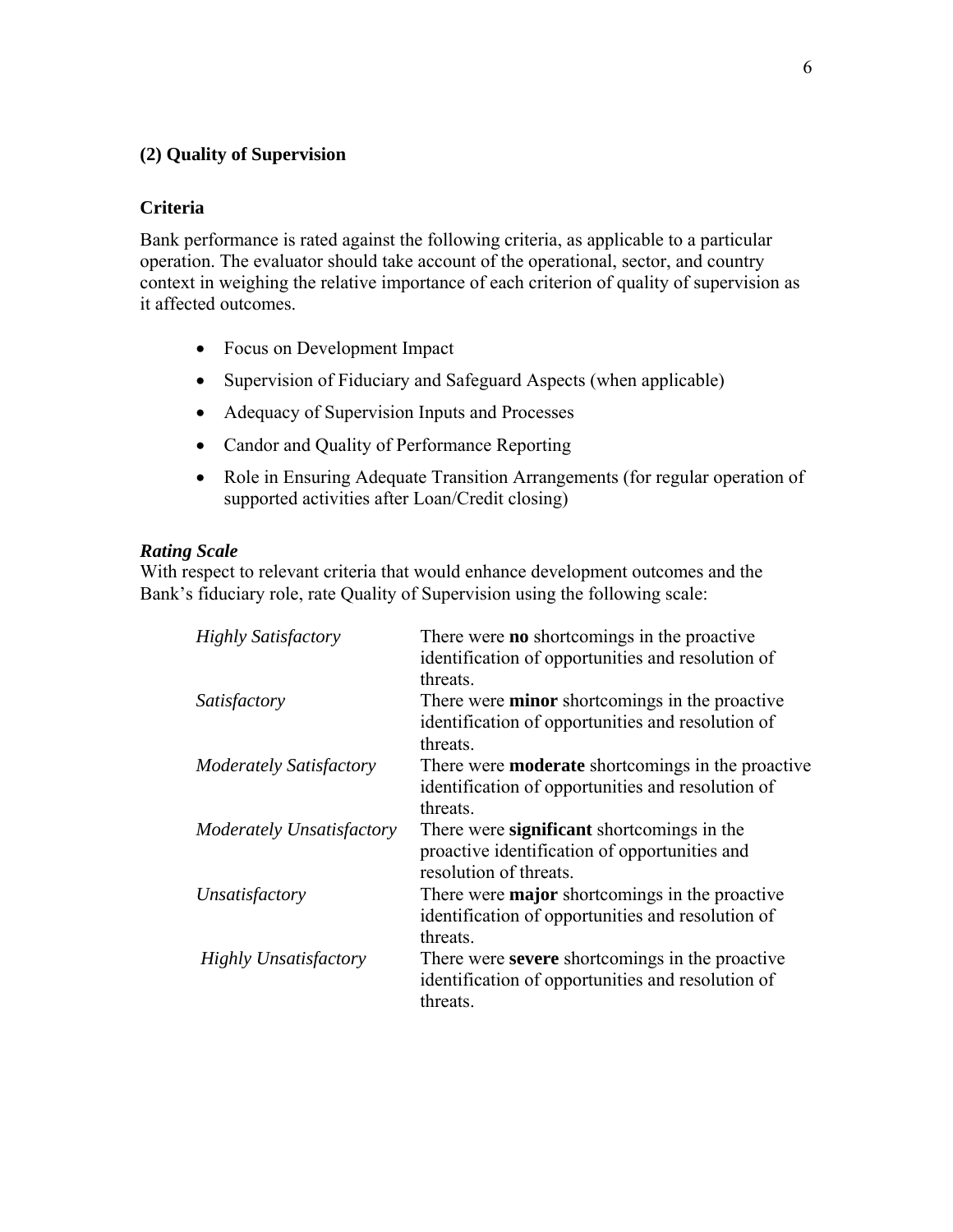#### **Rating of Overall Bank Performance**

The rating of overall *Bank Performance* is based on the ratings for each of the two dimensions (i) Bank performance in ensuring quality at entry; and (ii) the quality of supervision. Quality at entry and quality of supervision should each be rated using their respective six-point rating scales, and for transparency, the individual ratings for quality at entry and quality of supervision should be presented separately. The quality at entry and quality of supervision ratings should be combined into a rating of overall *Bank Performance*. Ratings for the more common combinations of ratings of quality at entry and quality of supervision are provided below, followed by additional guidance on other combinations.

| <b>Highly Satisfactory</b>     | Bank performance was rated Highly Satisfactory on<br>both dimensions.                                                                                                                                                               |
|--------------------------------|-------------------------------------------------------------------------------------------------------------------------------------------------------------------------------------------------------------------------------------|
| Satisfactory                   | Bank performance was rated Satisfactory on both<br>dimensions, OR was rated Satisfactory on one<br>dimension and Highly Satisfactory on the other<br>dimension.                                                                     |
| <b>Moderately Satisfactory</b> | Bank performance was rated Moderately<br>Satisfactory on both dimensions, OR was rated<br>Moderately Satisfactory on one dimension and<br>Satisfactory or Highly Satisfactory on the other<br>dimension. (Also see guidance below.) |
| Moderately Unsatisfactory      | Bank performance was rated Moderately<br>Unsatisfactory on both dimensions. (Also see<br>guidance below.)                                                                                                                           |
| Unsatisfactory                 | Bank performance was rated Unsatisfactory on both<br>dimensions, OR was rated Unsatisfactory on one<br>dimension and Moderately Unsatisfactory on the<br>other dimension.                                                           |
| <b>Highly Unsatisfactory</b>   | Bank performance was rated Highly Unsatisfactory<br>on both dimensions, or was rated Moderately<br>Unsatisfactory or Unsatisfactory on one dimension<br>and Highly Unsatisfactory on the other dimension.                           |

#### **Guidance**

When the rating for one dimension is in the satisfactory range while the rating for the other dimension is in the unsatisfactory range, the rating for overall *Bank Performance* normally depends on the *Outcome* rating. Thus, overall *Bank Performance* is rated *Moderately Satisfactory* IF *Outcome* is rated in the satisfactory range or *Moderately Unsatisfactory* IF *Outcome* is rated in the unsatisfactory range, except when Bank performance did not significantly affect the particular outcome.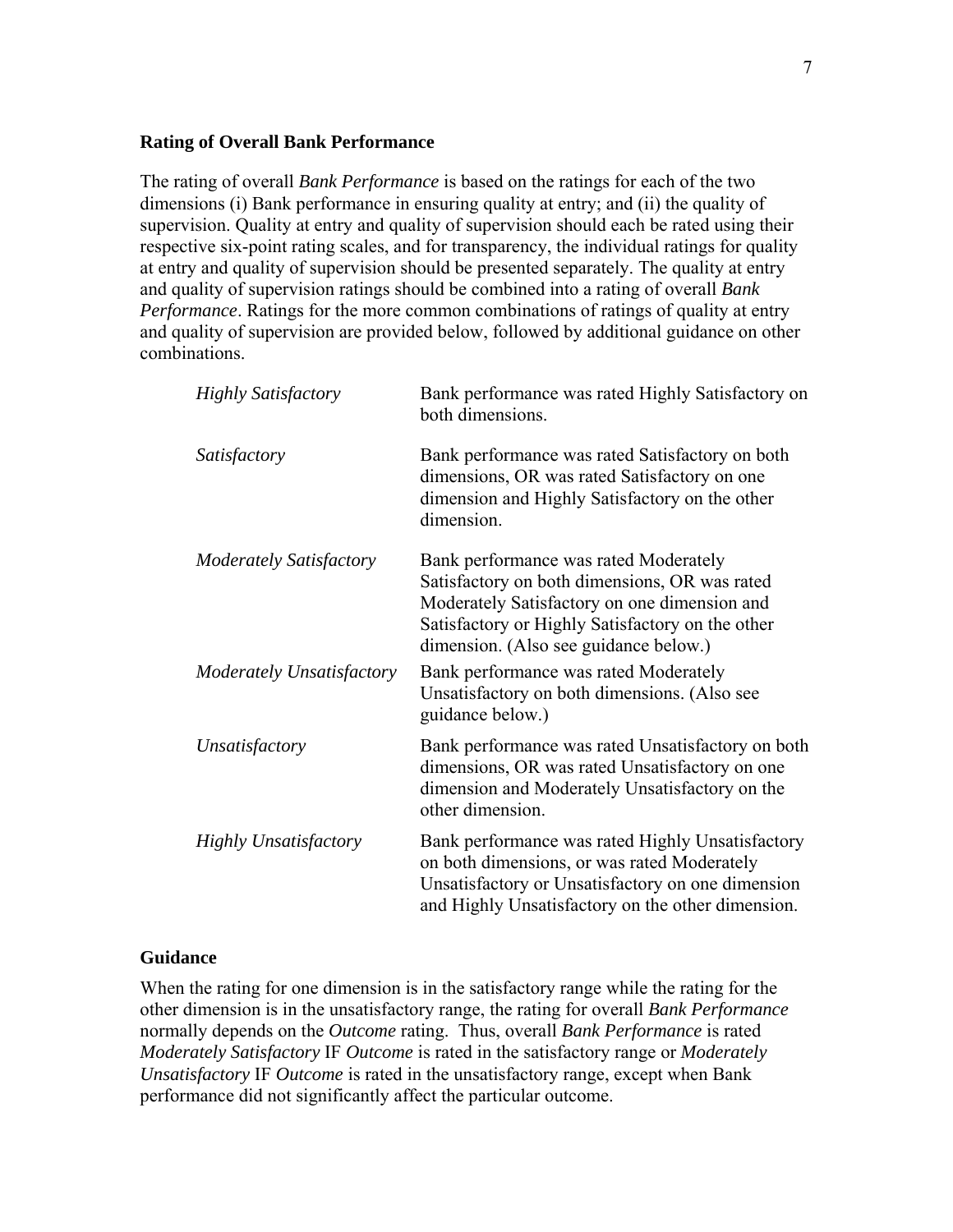### **4. BORROWER PERFORMANCE**

**Definition:** *the extent to which the borrower (including the government and implementing agency or agencies) ensured quality of preparation and implementation, and complied with covenants and agreements, towards the achievement of development outcomes.*

### **Dimensions**

*Borrower Performance* is rated by assessing two dimensions, viz., (i) government performance (central and/or local government as relevant); and (ii) implementing agency or agencies performance. Where the government and implementing agency are indistinguishable, particularly for DPL operations, only an overall rating is necessary taking into account relevant criteria from both lists below.

# **(1) Government Performance**

Government performance is rated against the following criteria, as applicable to a particular operation. The evaluator should take account of the operational, sector, and country context in weighing the relative importance of each criterion of Government Performance as it affected outcomes.

### **Criteria**

- Government ownership and commitment to achieving development objectives
- Enabling environment including supportive macro, sectoral, and institutional policies (legislation, regulatory and pricing reforms etc.)
- Adequacy of beneficiary/stakeholder consultations and involvement
- Readiness for implementation, implementation arrangements and capacity, and appointment of key staff
- Timely resolution of implementation issues
- Fiduciary (financial management, governance, provision of counterpart funding, procurement, reimbursements, compliance with covenants)
- Adequacy of monitoring and evaluation arrangements, including the utilization of M&E data in decision-making and resource allocation
- Relationships and coordination with donors/ partners/stakeholders
- Adequacy of transition arrangements for regular operation of supported activities after Loan/Credit closing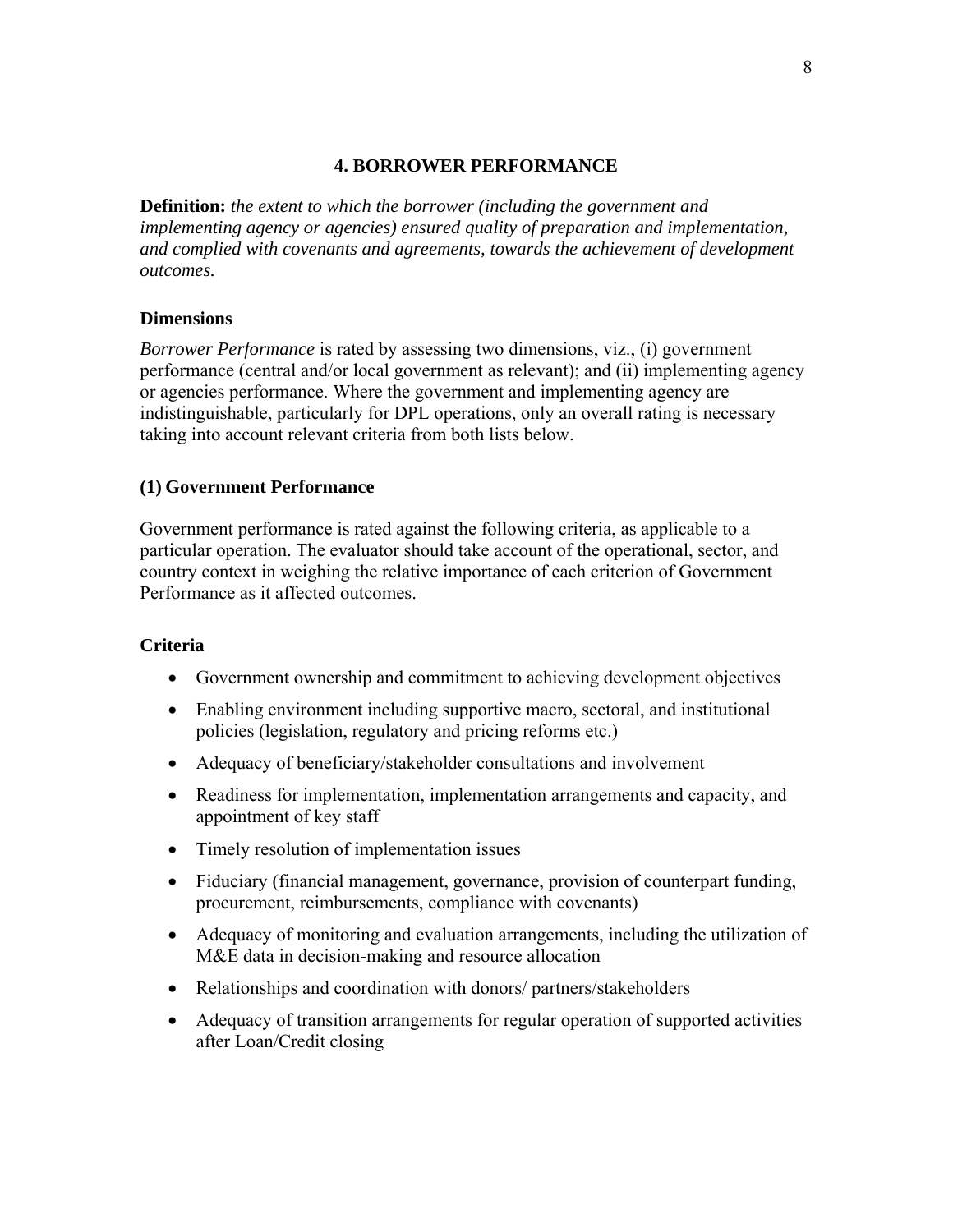With respect to the relevant criteria either in identifying opportunities for, or resolving threats to, development outcomes or sustainability, rate government performance using the following scale:

| There were <b>no</b> shortcomings in government<br>performance       |
|----------------------------------------------------------------------|
| There were <b>minor</b> shortcomings in government<br>performance    |
| There were <b>moderate</b> shortcomings in government<br>performance |
| There were significant shortcomings in government<br>performance     |
| There were <b>major</b> shortcomings in government<br>performance    |
| There were severe shortcomings in government<br>performance          |
|                                                                      |

# **(2) Implementing Agency or Agencies' Performance**

Implementing agency or agencies' performance is rated against the following criteria, as applicable to a particular operation. The evaluator should take account of the operational, sector, and country context in weighing the relative importance of each criterion of agency performance as it affected outcomes.

# **Criteria**

- Agency commitment to achieving development objectives
- Adequacy of beneficiary/stakeholder consultations and involvement
- Readiness for implementation, implementation arrangements and appointment of key staff
- Timely resolution of implementation issues
- Fiduciary (financial management, governance, procurement, reimbursements, compliance with covenants)
- Adequacy of monitoring and evaluation arrangements, including the utilization of M&E data in decision-making and resource allocation
- Relationships and coordination with partners/stakeholders
- Adequacy of transition arrangements for regular operation of project supported activities after Loan/Credit closing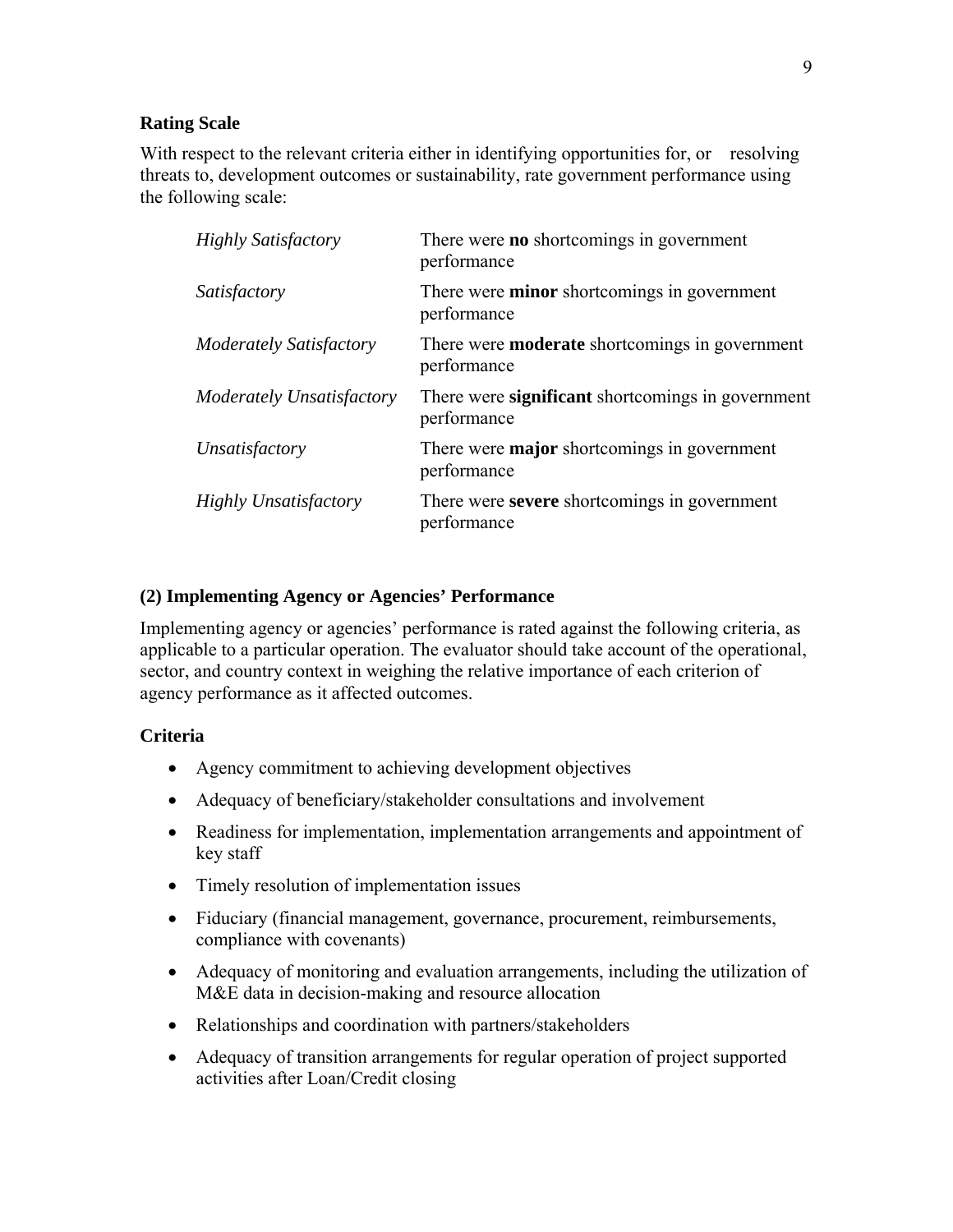With respect to the relevant criteria either in identifying opportunities for, or resolving threats to, development outcomes or sustainability, rate implementing agency performance using the following scale:

| <b>Highly Satisfactory</b>       | There were <b>no</b> shortcomings in implementing<br>agency or agencies' performance       |
|----------------------------------|--------------------------------------------------------------------------------------------|
| Satisfactory                     | There were <b>minor</b> shortcomings in implementing<br>agency or agencies' performance    |
| Moderately Satisfactory          | There were <b>moderate</b> shortcomings in<br>implementing agency or agencies' performance |
| <b>Moderately Unsatisfactory</b> | There were significant shortcomings in<br>implementing agency or agencies' performance     |
| Unsatisfactory                   | There were <b>major</b> shortcomings in implementing<br>agency or agencies' performance    |
| <b>Highly Unsatisfactory</b>     | There were severe shortcomings in implementing<br>agency or agencies' performance          |

# **Rating of Overall Borrower Performance**

The rating of *Borrower Performance* is based on the ratings for each of the two dimensions (i) government performance; and (ii) implementing agency or agencies' performance. Government performance and implementing agency or agencies' performance should each be rated using their respective six-point rating scales, and for transparency, the individual ratings for them should be presented separately. The ratings for government performance and implementing agency or agencies' performance should be combined into a rating of *Borrower Performance*. Ratings for the more common combinations of the ratings for government and implementing agency performance are provided below, followed by additional guidance on other combinations.

| <b>Highly Satisfactory</b>     | Performance was rated <i>Highly Satisfactory</i> on both<br>dimensions.                                                                                                                                                                      |
|--------------------------------|----------------------------------------------------------------------------------------------------------------------------------------------------------------------------------------------------------------------------------------------|
| Satisfactory                   | Performance was rated <i>Satisfactory</i> on both<br>dimensions, OR was rated Satisfactory on one<br>dimension and <i>Highly Satisfactory</i> on the other<br>dimension.                                                                     |
| <b>Moderately Satisfactory</b> | Performance was rated <i>Moderately Satisfactory</i> on<br>both dimensions, OR was rated Moderately<br>Satisfactory on one dimension and Satisfactory or<br><i>Highly Satisfactory</i> on the other dimension. (Also<br>see guidance below.) |